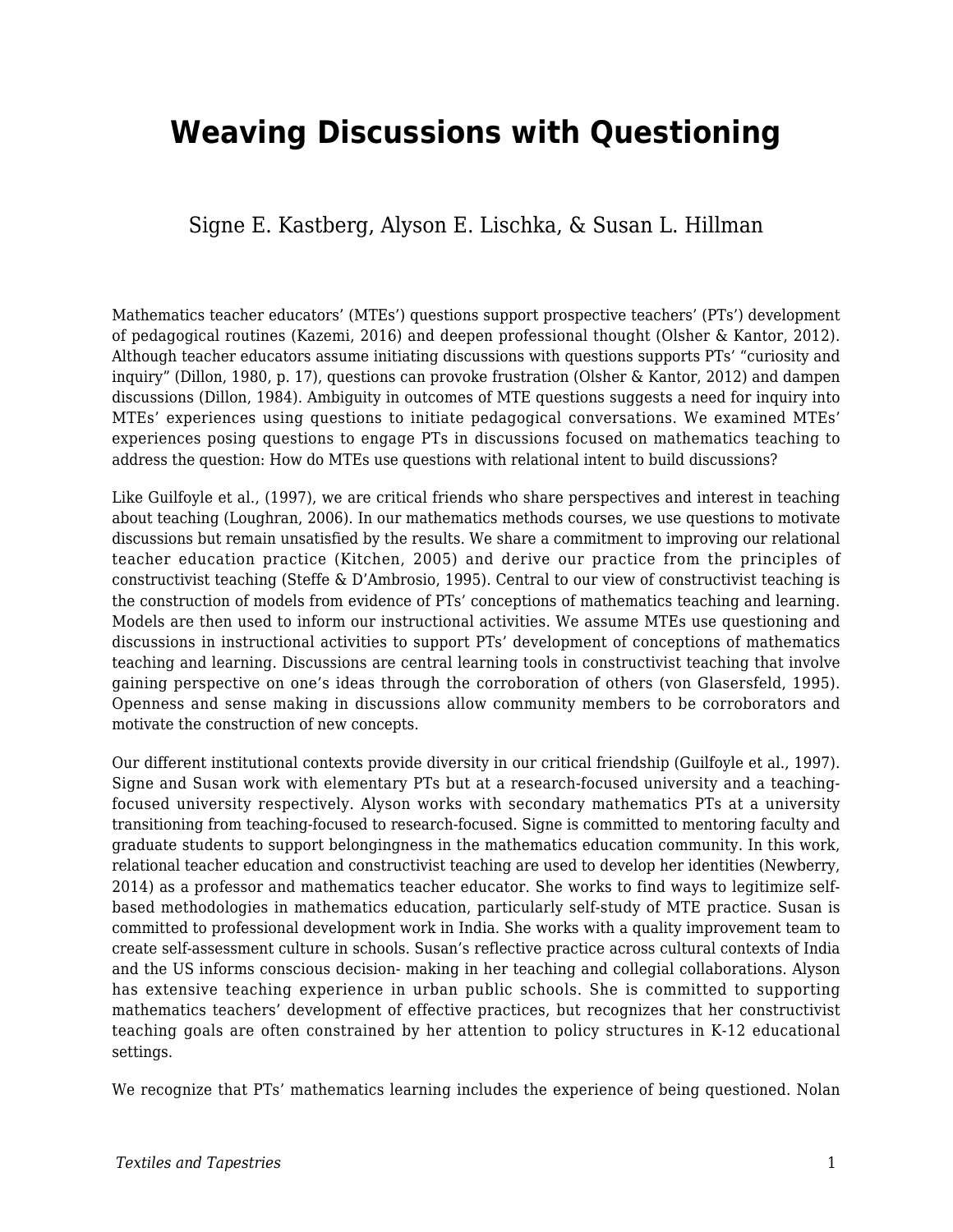(2007) described the physical effect of such experience even after earning degrees in mathematics and science: "the hairs on the back of my neck stand on end and I break out in a cold sweat when I think someone is about to ask me a question that tests my 'knowledge' in math or science" (p. 21). Mathematics teachers report similar physical and emotional responses in mathematics autobiographies (Towers et al., 2017) and describe the source as experiences in mathematics classrooms. PTs' experiences with mathematics as product oriented, where procedures are used and algorithms are taught, has been linked to feelings of shame in teachers (Bibby, 2002). Bibby identified the source of such feelings as distance in relationships among learners and between learners and their teacher.

Prospective teachers' experiences in mathematics classrooms suggest that creating discussions from questions in mathematics methods may be challenging. Brandenburg's (2008) exploration of her "taken-for-granted assumptions about teaching and learning" (p. 3) in mathematics teacher education, included providing PTs with opportunities to participate in reflective discussions. Yet Brandenburg found that providing opportunities sometimes prompted silences rather than discussion. Initiating and sustaining discussions using questioning involves drawing on interpersonal relationships (Schwab, 1954) and gaining insight into PTs' lived experience. Understanding PTs' histories can allow MTEs to build meanings for comments as well as silences in discussions.

## **Aim/Objectives**

Our earlier self-study into learning to teach about mathematics teaching through questioning (Kastberg et al., 2019) resulted in awareness of imbalance among course goals and desire to construct relational practice. In that study, we characterized assumptions (Dillon, 1990), purposes, and roles implicit in our questions. Findings motivated us to restructure our questions. We then focused on questioning as a relational practice (Kitchen, 2005). We found that our questions were seldom informed by PTs' experiences. Although improving our practice meant gaining insight into and asking questions informed by PTs' experiences, we struggled to sustain PTs' relevant talk. Findings from our study of MTEs' questions and PTs' responses inspired inquiry into the interplay between questions and discussions. We define discussions as a "form of group interaction where members join together in addressing a question of common concern, exchanging their knowledge or understanding, their appreciation or judgment, their decision, solution or action over the matter at issue" (Dillon, 1994, p. 8). Discussions are not recitations where students respond to questions and responses are collected. Yet PTs in our classes seemed to treat questions we intended to elicit discussions as opportunities for recitation. Given our earlier work we expected imbalance. We refocused our inquiry on the relational intent of our questions within discussions, asking in this present study: How do we build discussions from the relational intent of our questions?

## **Method(s)**

We draw from self-study as self-initiated, improvement-aimed, interactive, and involving validation via trustworthiness (LaBoskey, 2007) to inform our approach to self-study as open, collaborative, and involving reframing (Samaras & Freese, 2009). Our questioning and discussion practices were opened to each other for critique. Collaboration allowed us to gain perspective by comparing our questions with relational intent and resulting discussions across our contexts (The Arizona Group, 1996). We are "insiders" in mathematics education, engaged in a "reciprocal" critical friendship (Stolle et al., 2019, p. 23) since 2013. We explored our questioning and discussion practice through weekly analytical dialogues (Placier et al., 2005) conducted through video calls.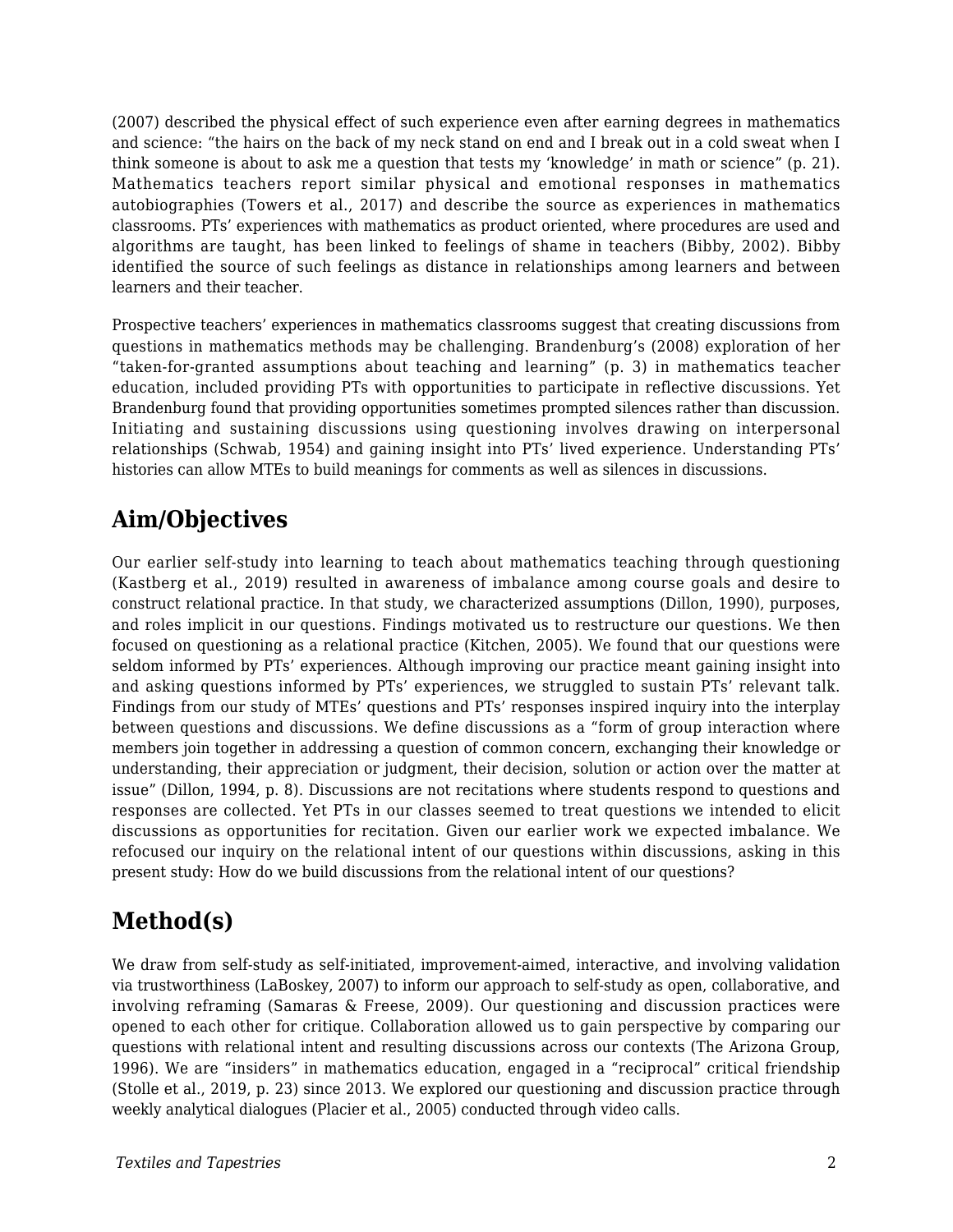Primary data sources were collections of transcripts of classroom teaching episodes from each author. Questions, defined as "interrogative utterances" which are "followed by answers" (Dillon, 1981, p. 51), were identified in each transcript. We used analytical dialogues with two cycles of inquiry to build knowledge about our questions and their use in initiating discussion. First, we analyzed our initial questions through the lens of relational teacher education, identifying how the questions: (1) conveyed respect and empathy, (2) helped PTs face problems of practice, and (3) showed receptivity to growing in relationship (Kitchen, 2005). We identified the question's relational intent and explored the resulting discussions. This analysis revealed many of our questions elicited recitations, so we turned back to our transcripts and recordings. Second, we looked at our data for evidence of phenomenological characteristics of discussions: "freedom of address" and commitment to "search for meaning" (Dillon, 1994, p. 12). We each identified one discussion that began with a question and contained some evidence of the two phenomenological characteristics. Analytical dialogues for our second round of inquiry focused on one transcript for each MTE and a summary of the transcript that identified the initial question and characteristics of the discussion. We explored why these questions elicited discussions. The dialogues stimulated "a remembering of much more about the situation" around the discussions than the recording or transcript contained (Ham & Kane, 2004, p. 114). Our researcher inquiry into the interplay between our MTE questions and the resulting discussion unearthed factors that mediated the relational intent of our teacher questions.

### **Outcomes**

Across all three contexts, the relational intent of our questions was typically insufficient to initiate discussions. Questions with relational intent sometimes elicited discussion, but as often as not elicited recitation. We share this outcome in the next section. We then share evidence from our class discussions that set the stage for descriptions of factors that support elicitation of discussions rather than recitations.

#### *Recitation and Discussion*

The primary relational intent of our questions was to convey "respect and empathy" (Kitchen, 2005, p. 15). One way we intended to convey respect and empathy was to gather PTs' experiences or reasoning. For example, Alyson intended to draw from PTs' experiences with mathematics content by asking "What do you remember about angle sums in polygons?" This question was designed to serve as a foundation for a pedagogical discussion. However, Alyson's question resulted in a stilted sharing of facts in which PTs hesitantly offered short phrases, uncertain if their answers were correct and looking to Alyson for verification. As Alyson urged sharing of experiences, PTs offered disconnected memories of angle sums in polygons that amounted to a recitation.

In contrast, Susan posed a question intending to draw from PTs' experience with or observations of strategies used for addition and subtraction. Susan hoped to discuss key mathematical relationships and compare strategies. Susan's question resulted in PTs sharing memories of learning algorithms and children's strategies observed in field experiences with little facilitation by Susan. Contributions opened possibilities for discussion of an addition or subtraction strategy, what made the strategy successful, common errors, and how to support children's mathematics. PTs' built from each other's responses. Contrasts between Alyson and Susan's experiences using questions with relational intent to elicit discussion re-framed our inquiry on phenomenological characteristics of discussions that support PTs engagement in discussions.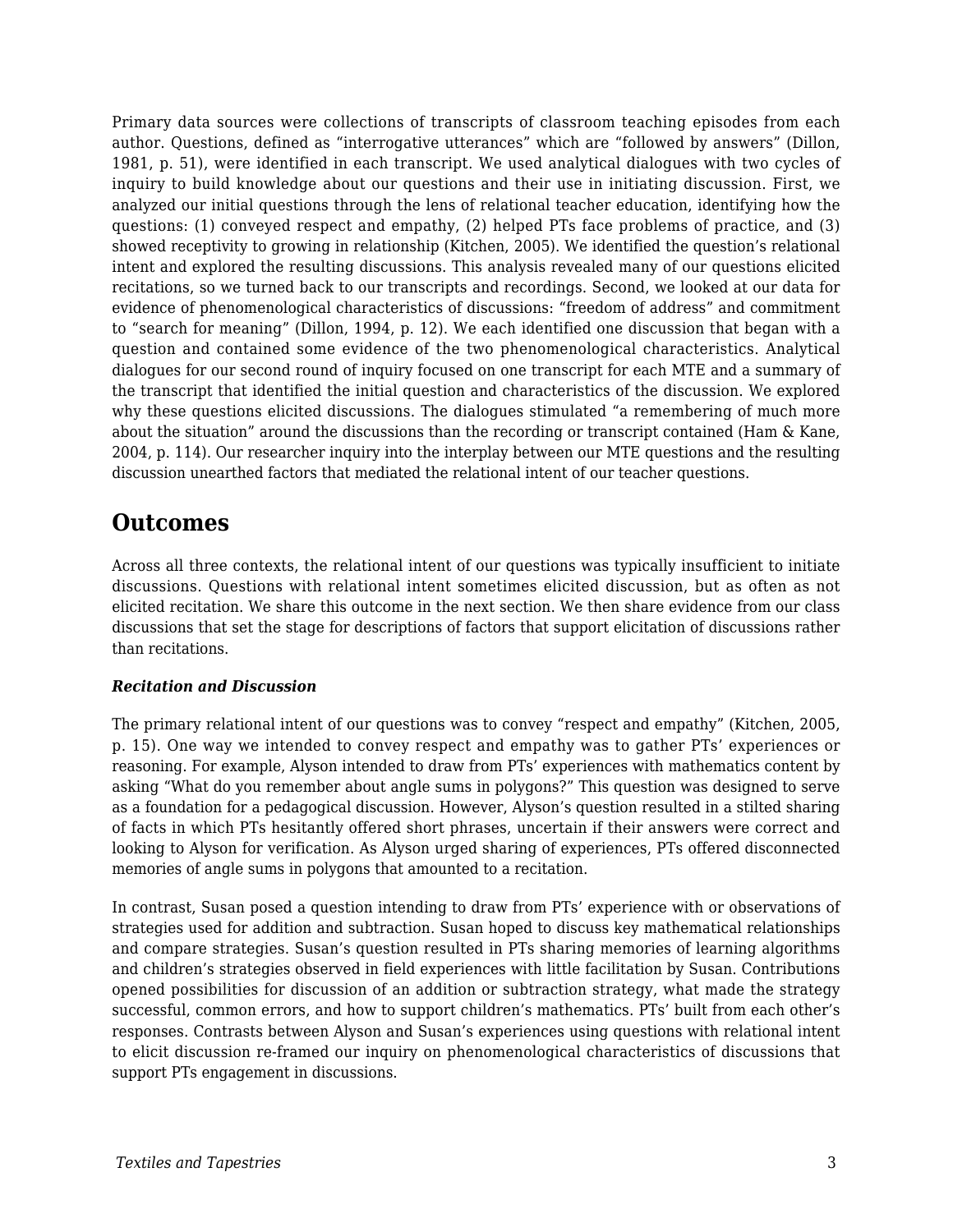#### *Susan's Class Discussion*

PTs come into my elementary mathematics methods course as a cohort taking the same classes during their last four semesters. Mathematics methods is mid-way through the program. Friendships and support groups within the cohort have been established. The cohort of 19 PTs from fall 2019 demonstrated unusual desire to understand how and why mathematics procedures work in the context of learning to teach mathematics. The discussion introduced in the last section occurred twothirds of the way through the course and was initiated with the question: "What do you remember about learning [addition and subtraction] for yourself or from your experiences with children learning addition and subtraction?" I anticipated this would generate examples of correct strategies as well as common errors. The ensuing 11-minute discussion included nine PTs who shared specific examples of addition and subtraction strategies, with other voices in the class of 19 murmuring or chiming in. PTs shared personal experience such as, "back in the day when I was a kid, I only remember the strategy of counting on my fingers and then when we got to bigger numbers only learning the algorithm." Others shared observations of children, "a little girl, she's in first grade … when she started doing double-digits like 14 plus 5, she would start doing 41 plus 5." Each beginning generated examples from PTs' experience. I prompted for elaborations when needed, "can you give an example?" and "do you want to demonstrate it for us?". One PT built on a previously shared example she described as "messed up subtraction," saying "can I do some more of that messed up subtraction?" Later, a PT presented a first-grade student's strategy that she described as "really confusing to them [the students]." Four PTs excitedly in voices-overlapping clarified the strategy. They explained sensemaking involved in finding 15 minus 7 by splitting the 7 into 5 and 2, subtracting 5 from 15 to get 10 and then subtracting 2 more.

#### *Alyson's Class Discussion*

PTs enter my program as early as their freshman year. We work to develop community among them through frequent events such as caramel apple socials and "Wear your Program shirt" days. On the day of this discussion, the ten PTs entered carrying chili bowls from the Annual Chili Cook-Off, wearing matching shirts and chatting about the cold weather. Throughout this methods course, I encouraged reflection on activities and continued questioning of teaching actions through "wondering" about teaching practice decisions. This class session, near the end of the semester, centered on reflecting across a semester-long letter writing exchange in which each PT corresponded with at least two high school mathematics students about a problem involving two swimmers in a lap pool. I began the class by providing reflection questions, followed by five minutes of individual reflection and 10 minutes of small group talk. I then shared research related to written feedback and encouraged the small groups to continue their conversations incorporating the research. To begin the whole class discussion I asked, "What are you wondering about effective feedback for students?" The 16-minute whole-class discussion that followed included contributions from 7 of the 10 students in the class ranging across four themes: differentiating feedback, encouraging without answering questions directly, gauging the correct level for feedback, and tone. The transition between speakers, which occurred with little input from me, began with phrases such as "I did the same thing" or "I was the opposite from them" as PTs built on previous statements. In addition, PTs asked questions of each other, such as "How do you give effective feedback and not give them the answer?" and responded to each other's questions with suggestions and support for frustrations. Most PTs expressed disappointment and fear that their feedback "might have confused" their pen pals. As a group, the PTs reminded each other that mathematical goals should drive their feedback and questioned, "What concepts are we wanting them to learn and what is the goal?" Throughout the discussion, I observed and listened, but needed to moderate infrequently as the PTs controlled the flow of conversation. At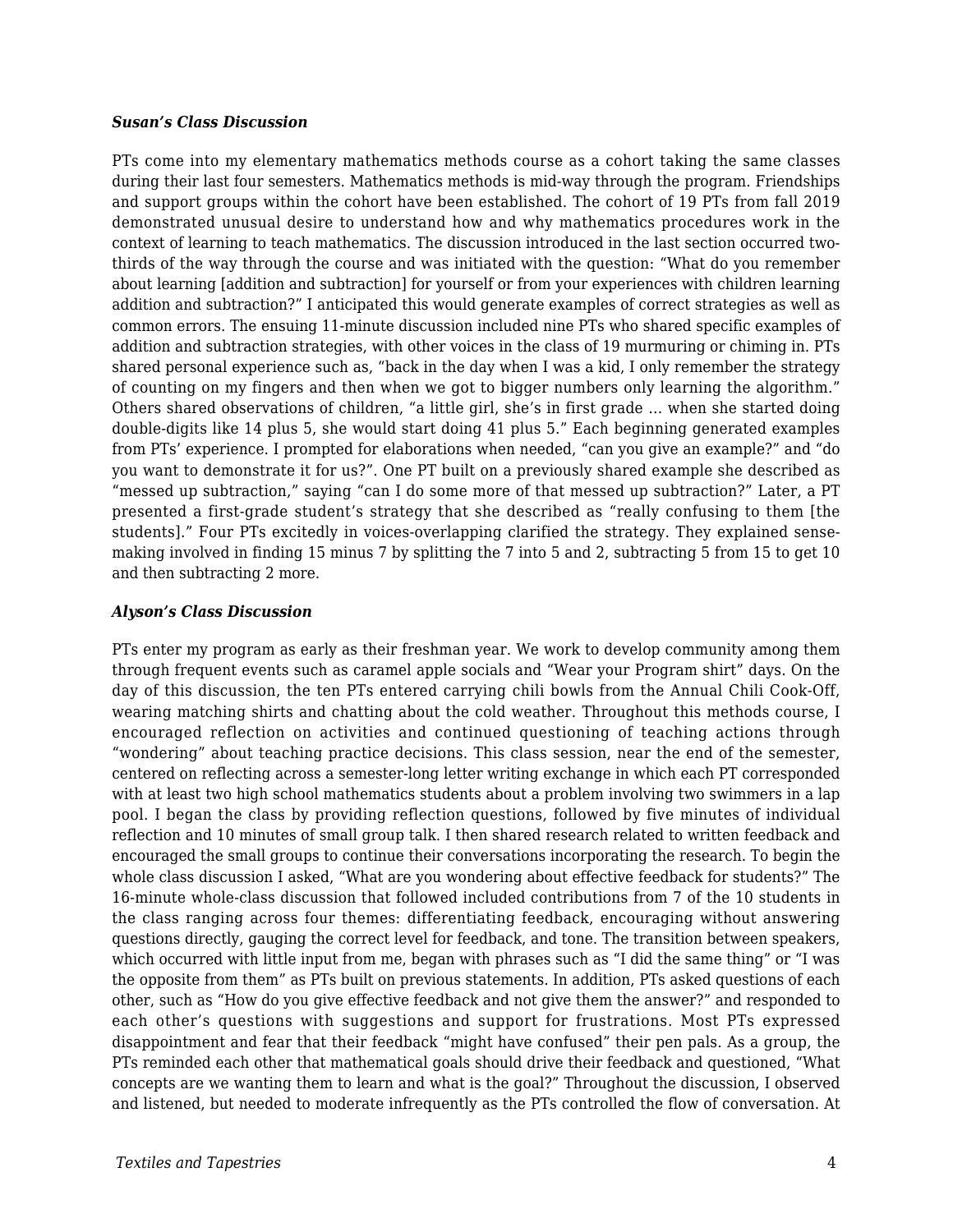the conclusion of this discussion, I provided opportunity to continue reflecting on the letter-writing exchange through a written assignment.

#### *Signe's Class Discussion*

PTs take mathematics methods the semester before student teaching and are familiar with each other since the program has less than 80 students per semester taking required courses together. PTs in mathematics methods engage in out of class activities together: traveling abroad, sharing apartments, and belonging to the same sorority. I have no sense of the social structure of PTs, but see them respond to each other. For example, during a whole class conversation in Fall of 2018, when one student responded to a question I posed, I turned to see two other students knowingly looking at each other and then quickly looking away. I let the moment pass, not really knowing what to make of it. This moment came back to me during dialogue with Alyson and Susan, reminding me of what I did not know about PTs' relationships with each other.

My discussion excerpt came from small group exchanges focused on addressing PTs' identified challenges with initiating and sustaining productive math talk. Throughout the semester I had been trying to initiate and sustain discussions using questioning. PTs selected their own seats and collaborated with colleagues in groups of 3 or 4 who acted as a support system and confidants. Whole class "discussions" typically begin with a request to "talk at your tables" and then a sharing out of ideas while I scribe.

The lesson in this excerpt capitalized on PTs' willingness to talk to each other in the small groups. One of several related activities in the lesson involved PTs working in groups of 4 or 5 to create poster paper lists of pedagogical choices to address challenges of initiating and sustaining productive math talk. PTs then engaged in a gallery walk, reviewing suggested choices, and identifying limitations and affordances of each choice.

One group created pedagogical choices to address the challenge of managing student participation in discussions (such as not talking, talking out of turn, and off-topic talking). One choice listed was "pulling sticks," meaning randomly pulling sticks with students' names on them from a cup to decide who would participate next. The group shared that "pulling sticks" would ensure that all students had the opportunity to participate. Asked to identify limitations and affordances of the suggested choices, PTs focused on limitations of "pulling sticks."

Micha: Pulling sticks (reading the choice written on the poster aloud to the group).

Anita: That is stressful. Kids get stressed about that. Like maybe I'm the one who is going to get pulled next.

Signe: (Nodding her head in agreement.) Whenever we would do multiplication facts around the room, I would be like counting. Mine's going to be four times eight.

Anita: Yeah

Jessie: You can't really build wins like that. You like every time they get pulled…. (indistinct talk)

Micha writes "stressful, embarrassing, can't win/random" focusing on limitation of the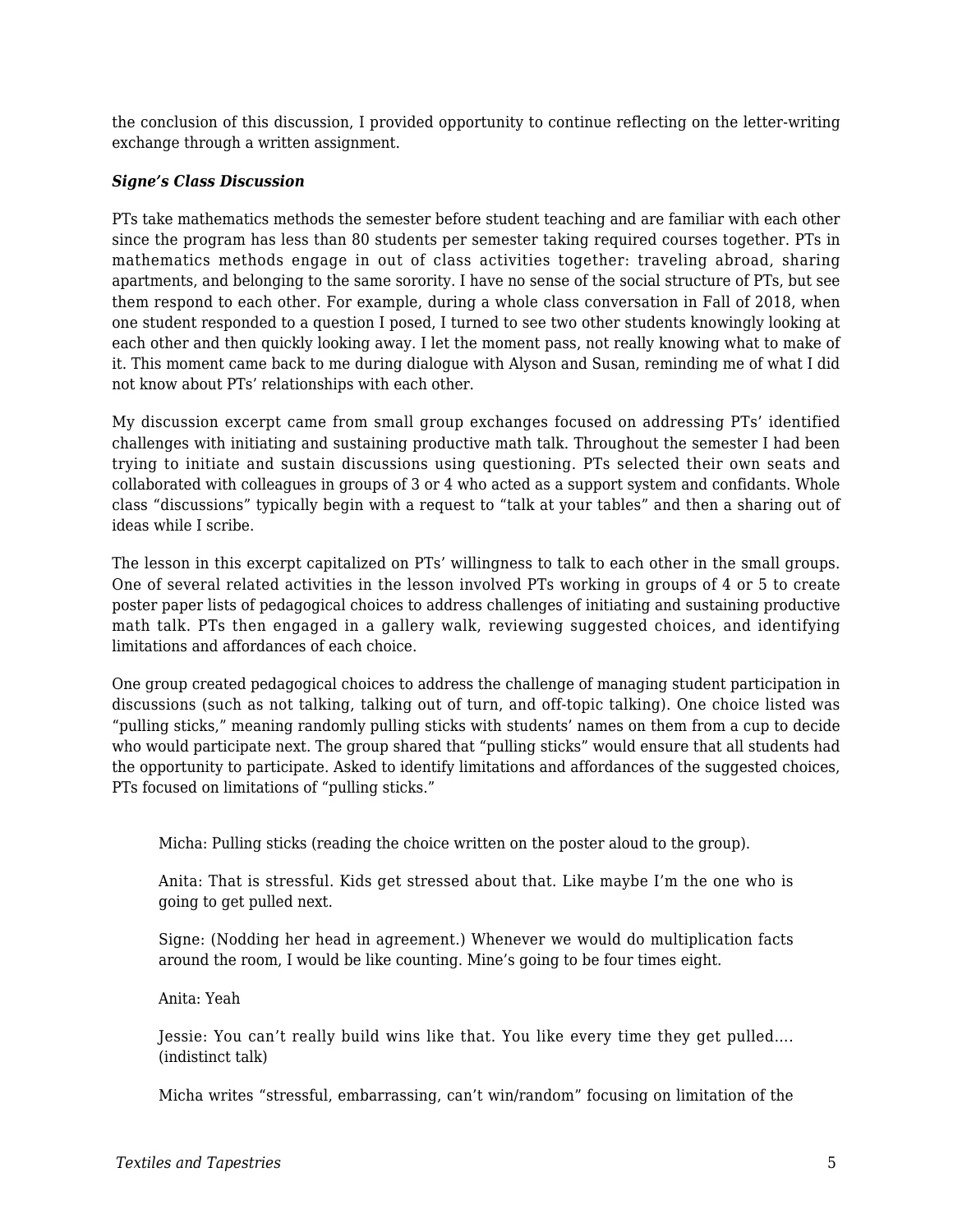choice.

During the gallery walk, a different group of PTs discussed the choices as well the limitations of "pulling sticks" listed on the poster.

Nicole: That's how you grow up.

Maddie: We didn't do that when I was a kid and I turned out fine. Nicole: That's what I'm saying.

Signe: What?

Nicole: Like this (pointing to the limitations of pulling sticks).

Maddie: Like kids being sensitive. My teachers did that and I think I'm fine.

Nicole: You have to teach responsibility.

Maddie: I'm fine.

Signe: Definitely, the other group was having a real idea about that. So that will be a good discussion item.

The two PT groups addressed the idea of "pulling sticks" differently, the first as an anxiety provoking experience and the second as an opportunity to teach academic responsibility. In small groups, PTs shared ideas freely. Yet when we reassembled as a class to talk across ideas from the gallery walk, groups remained silent. I did not point out the two different views of "pulling sticks" and neither did the PTs. Our silence raises questions about whether the PTs felt "conscious of a freedom to address anyone" (Dillon, 1994, p. 12) in the whole class that they seemed to feel in the small group. I see this play out every semester as groups of PTs from little communities that share food, talk about their lives between classes. In the whole class, this freedom does not belong to everyone. Does it belong to anyone?

## **Discussion**

Our investigation was situated in our effort to build relational practice through constructivist teaching discussions that provoked PTs' "curiosity and interest" (Dillon, 1980, p. 17). However, evidence revealed that some questions with relational intent dampened discussion (Dillon, 1984), perhaps by triggering PTs' emotional responses to mathematics (as in Alyson's polygon question). Our first cycle of inquiry revealed that we used questions with relational intent to begin discussions, but in an effort to include many voices we often broadened the focus of the question by accepting responses outside the intended domain of inquiry (e.g., Kastberg et al., 2019). We were uncertain how to build PTs' curiosity and interest and often sought to "control" and guide discussions toward outcomes that would fulfill course objectives. In this second cycle of inquiry, we identified factors that support discussions aligned with the relational intent of our questions.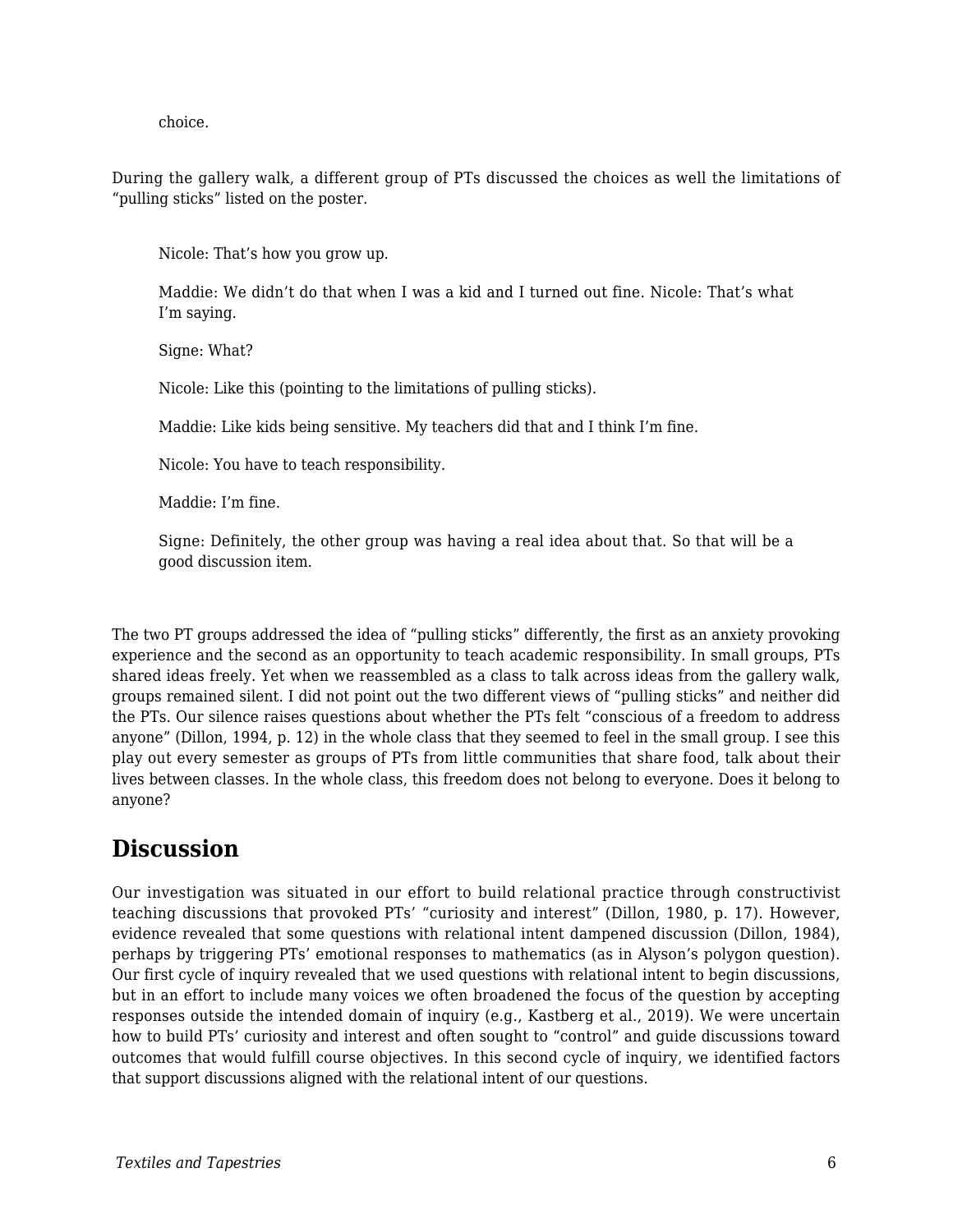#### *Phenomenological Characteristics for Discussions*

Questions with relational intent that elicited discussions were not unlike those that provoked recitation, yet by exploring the phenomenological characteristics in the excerpts, we identified two factors that supported discussions. The first factor in all three discussions was the capture of PTs' "energy of wanting" (Schwab, 1954, p. 52). For example, Susan's question captured the PTs' desire to understand experiences and observations of adding and subtracting. Follow-up questions were unnecessary as the PTs built from each other's memories and noticings, searching for meaning in their own experience and children's mathematics. Underlying the discussion was a desire to make sense of strategies used to compute.

The second factor in all three discussions was, common experience. Alyson's students had engaged in a semester-long letter-writing activity to gain insight into the complex work of giving feedback. Signe's students had been wrestling with challenges to productive math talk. These common experiences set boundaries for the discussion rather than expanding the scope as we had done in the past. Discussions had a focus and PTs responded from common experience with ideas and insights that positioned each as corroborators for other's. For example, in Alyson's classes, PTs asked each other questions and responses illustrated similarities and differences in their common experiences. Building from common experience, PTs' addressed questions posed with relational intent in ways that explored dimensions of that experience from different perspectives.

#### *Community Characteristics and Discussion*

Using questions to initiate discussions has resulted in research evidence that questions may support or dampen discussions (Dillon, 1984; Kazemi et al., 2016; Olsher & Kantor, 2012). MTEs seeking to initiate and sustain discussions with questions, should first attend to relational intent of their questions. Such questions stand in contrast to those posed in mathematics classes where PTs are expected to efficiently communicate processes and answers. Questions drawing from PTs' experience can elicit recitations when MTEs broaden the scope of the question to include all PTs' answers. Initiating a discussion with a question involves understanding the community of PTs in the program context. Findings from this study suggest that community factors contributed to PTs' movement from addressing the question to making the question an object of group inquiry. Across our institutional contexts there are significant differences in the communities developed in our program areas. In Alyson's institution, PTs are in small cohorts and community building is a programmatic goal. Outside Alyson's class, PTs contribute to a social community, enabling them to feel that they can freely address Alyson's pedagogical questions. For Susan and Signe communities within programs are adhoc, thereby constraining PTs' freedom of address.

#### *Participant Conditions for Discussions*

Dillon (1994) described participant's consciousness that they are free "to address anyone in the class on any occasion" (p. 12) as one condition for discussions. In all three of our classes this freedom is represented in different moments and to different degrees. In Signe's class, PTs' openly disagree with colleagues in small group settings, yet resist sharing these disagreements in whole class conversations. Signe's challenge is supporting the development of freedom of address across small groups. Alyson and Susan's excerpts illustrate PTs' responding to each other freely. In Alyson's class, PTs positioned themselves as similar and different saying "I did the same thing" or "I did opposite." In Susan's class, PTs excitedly talked over each other about subtraction saying for example "I kind of do that but differently in my brain." In all three contexts, freedom of address allowed the PTs to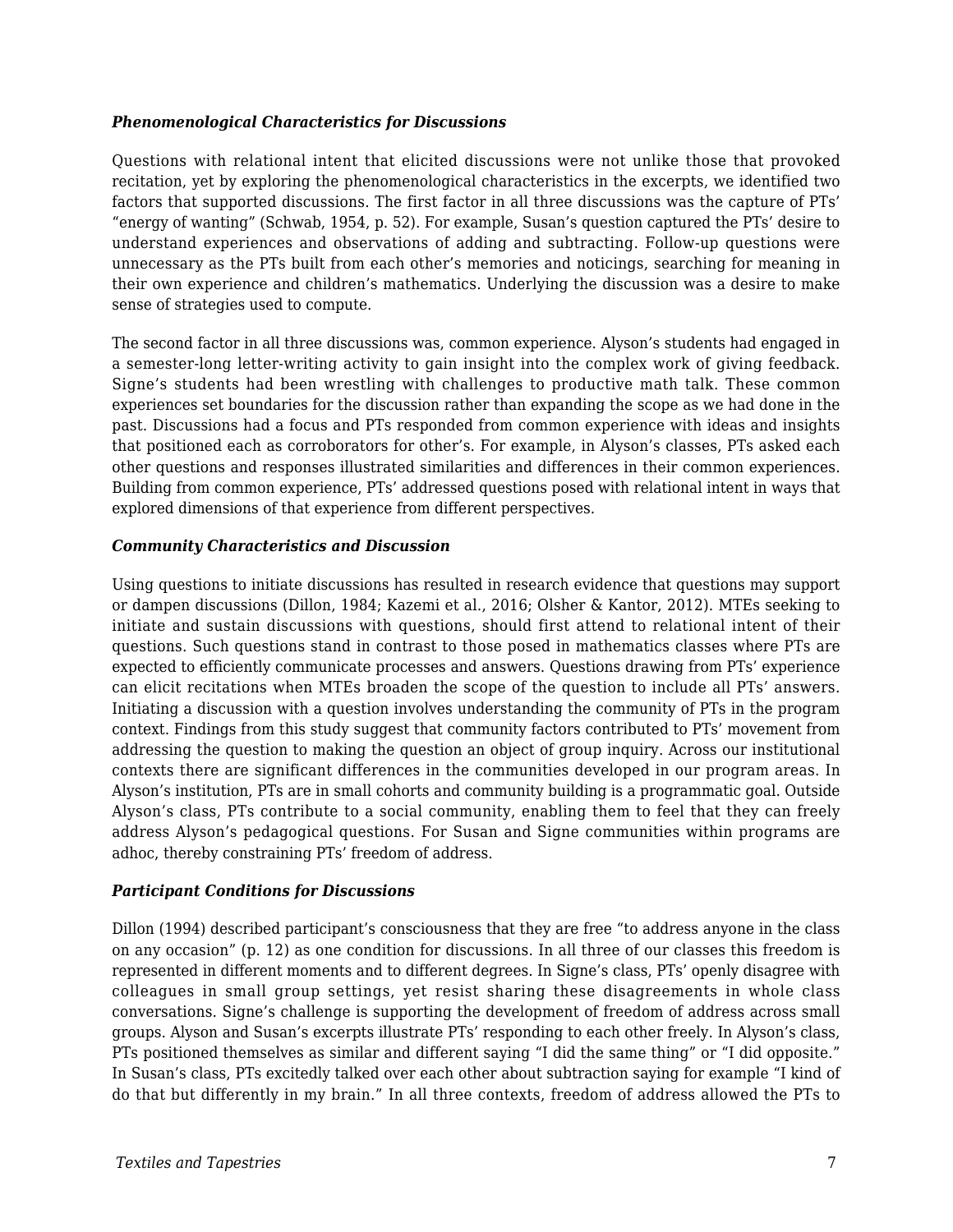address the posed question, with recognition that different experiences would serve as part of the "answer" to the question.

Dillon further described participants' intentional "common search for meaning" (p. 12) as a second condition for discussions. The three discussion excerpts contain evidence of PTs discussing pedagogy to explore the meanings of learner's mathematics, pedagogy of feedback, and pedagogical choices to meet challenges to productive math talk. PTs in each excerpt describe their experiences with the object "in their understanding and life" (p. 12).

Questions with relational intent that capture PTs' "energy of wanting" (Schwab, 1954, p.52) and draw on common experience in communities where members feel free to address each other and are engaged in sense making are likely to result in discussions. Relational intent alone was not sufficient for us to use questions to elicit discussion. Having identified factors that contribute to discussions, we are now left wondering how to sustain and conclude discussions. As Brandenburg (2008) notes, understanding silences may be an important idea. Our models of PTs' conceptions of mathematics teaching and learning may be informed by silences in ways we are not aware. For example, Alyson had three PTs who did not talk during the whole class discussion. How do the PTs' silences influence her view of their ideas? Through our dialogues, we identified factors necessary, but not sufficient, for questions with relational intent to elicit discussion.

#### **References**

The Arizona Group. (1996). Navigating through a maze of contraindications: a conversation on selfstudy and teacher education reform. In J. Richards & T. Russell (Eds.), *Empowering our future in teacher education* (Proceedings of the First International Conference on Self- Study of Teacher Education Practices, pp. 94–99). Queen's University.

Bibby, T. (2002). Shame: An emotional response to doing mathematics as an adult and a teacher. *British Educational Research Journal, 28*(5)*,* 705-721.

Brandenburg, R. T. (2008). *Powerful pedagogy: Self-study of a teacher educator's practice (Vol. 6).* Springer Science & Business Media.

Dillon, J. T. (1980). Curiosity as a non sequitur of Socratic questioning. *The Journal of Educational Thought, 14*(1), 17-22.

Dillon, J. T. (1981). To question and not to question during discussion. *Journal of Teacher Education, 32*(5), 51-55.

Dillon, J. T. (1984). Research on questioning and discussion. *Educational Leadership, 42*(3), 50-56.

Dillon, J. T. (1990). *The practice of questioning.* Routledge.

Dillon, J. T. (1994). *Using discussion in classrooms*. Open University Press.

Guilfoyle, K., Hamilton, M. L. & Pinnegar, S. (1997). Obligations to unseen children. In J. Loughran, & T. Russell (Eds.), *Teaching about teaching: Purpose, passion and pedagogy in teacher education* (pp. 183-209). Falmer.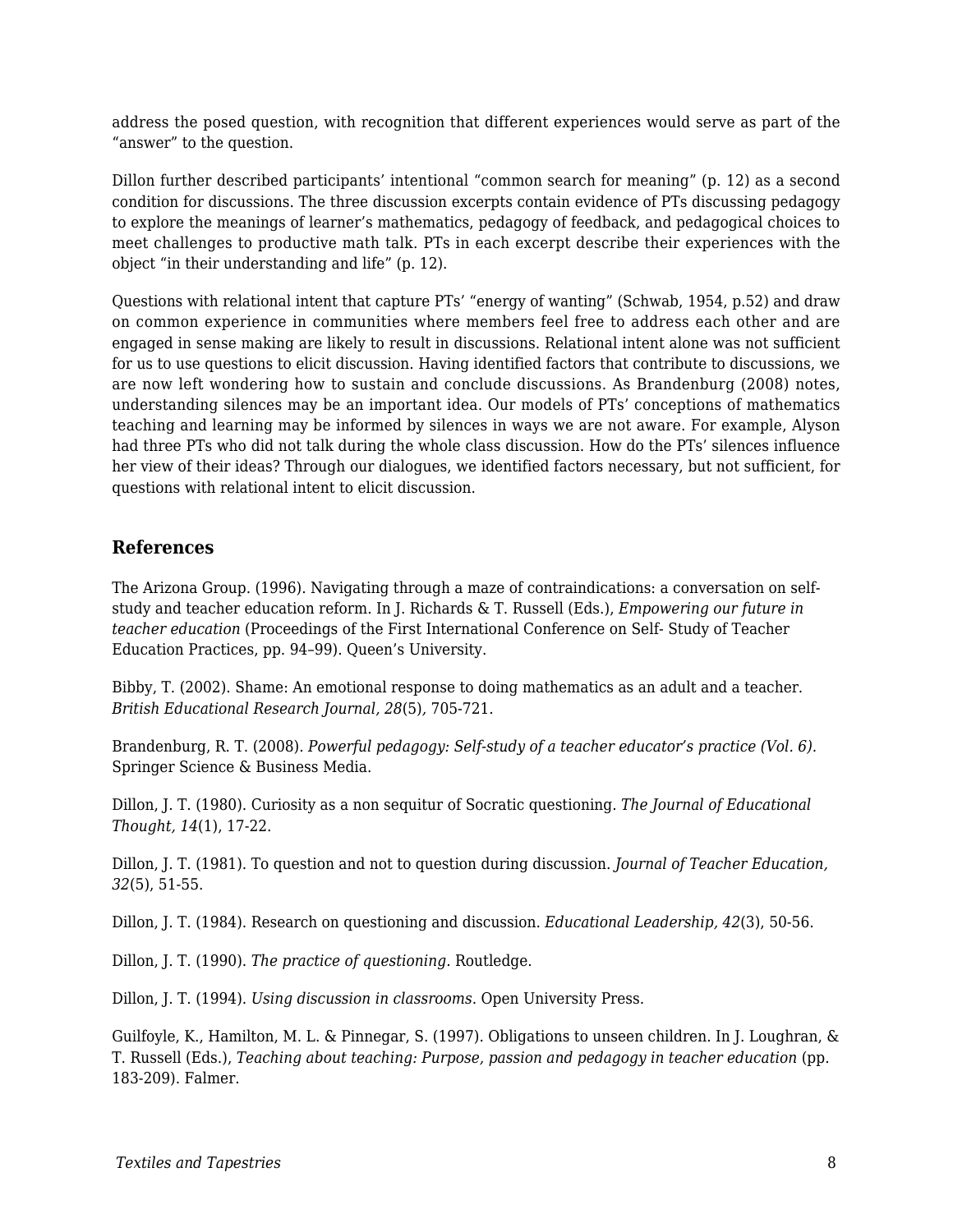Ham, V., & Kane, R. (2004). Finding a way through the swamp: A case for self-study as research. In J. J. Loughran, M. L. Hamilton, V. K. LaBoskey, & T. Russell (Eds.), *International handbook of self-study of teaching and teacher education practices* (pp. 103-150). Springer.

Kastberg, S. E., Lischka, A. E., & Hillman, S. L. (2019). Exploring mathematics teacher educator questioning as a relational practice: Acknowledging imbalances. *Studying Teacher Education: A Journal of Self-Study of Teacher Education Practices*, *15*(1), 67- 81.

Kazemi, E., Ghousseini, H., Cunard, A., & Turrou, A. (2016). Getting inside rehearsals: Insights from teacher educators to support work on complex practice. *Journal of Teacher Education, 67*(1), 18-31.

Kitchen, J. (2005). Looking backward, moving forward: Understanding my narrative as a teacher educator. *Studying Teacher Education: A Journal of Self-Study of Teacher Education Practices, 1*(1), 17-30.

LaBoskey, V. K. (2007). The methodology of self-study and its theoretical underpinnings. In Loughran, M. L. Hamilton, V. K. LaBoskey, & T. Russell (Eds.), *International handbook of self- study of teaching and teacher education practices* (pp. 817-869). Springer.

Loughran, J. (2006). *Developing a pedagogy of teacher education.* Routledge.

Newberry, M. (2014). Teacher educator identity development from the nontraditional teacher educator. *Studying Teacher Education: A Journal of Self-Study of Teacher Education Practices, 10*(2), 163-178.

Nolan, K. (2007). *How should I know? Preservice teachers' images of knowing (by heart) in mathematics and science.* Sense.

Olsher, G., & Kantor, I. (2012). Asking questions as a key strategy in guiding a novice teacher: A selfstudy. *Studying Teacher Education: A Journal of Self-Study of Teacher Education Practices, 8*(2)*,* 157-168.

Placier, P., Pinnegar, S., Hamilton, M. L., & Guilfoyle, K. (2005). Exploring the concept of dialogue in the self-study of teaching practices. In C. Kosnik, C. Beck, A. Freese, & A. Samaras (Eds.), *Making a difference in teacher education through self-study*. Springer.

Samaras, A., & Freese, A. (2009). Looking back and looking forward: An historical overview of the self-study school. In C. Lassonde, S. Galman, & C. Kosnik (Eds.), *Self-Study research methodologies for teacher educators* (pp. 3-20). Sense Publishers.

Schwab, J. (1954). Eros and education: A discussion of one aspect of discussion. *The Journal of General Education, 8*(1), 51-71.

Stolle, P., Frambaugh-Kritzer, E., Freese, A., & Persson, A. (2019). Investigating critical friendship: Peeling back the layers. *Studying Teacher Education: A Journal of Self-Study of Teacher Education Practices, 15*(1), 19-30.

Steffe, L., & D'Ambrosio, B. (1995). Toward a working model of constructivist teaching: A reaction to Simon. *Journal for Research in Mathematics Education, 26*(2), 146-159.

Towers, J., Hall, J., Rapke, T., Martin, L. C., & Andrews, H. (2017). Autobiographical accounts of